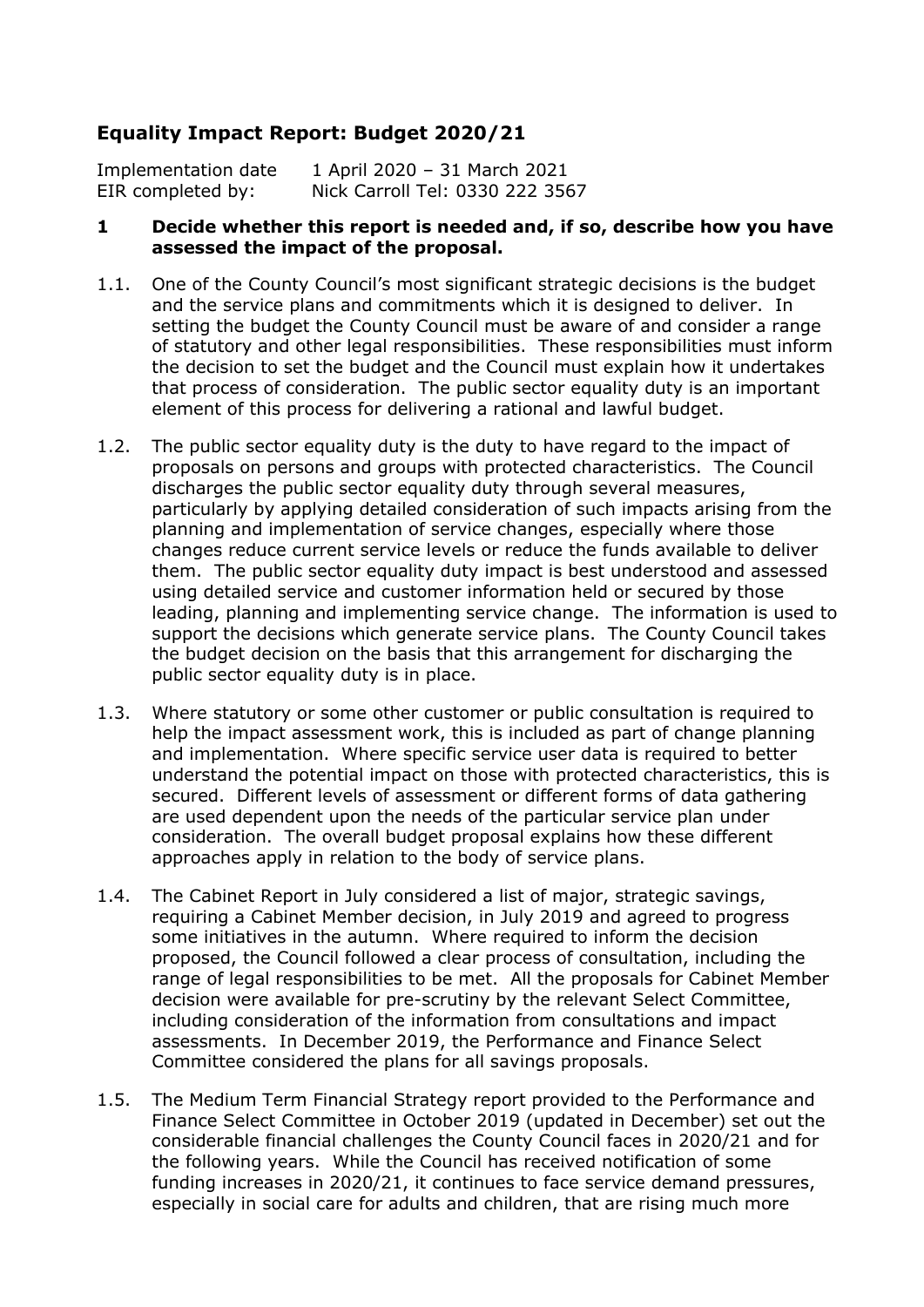steeply. This means the Council must consider further significant reductions to achieve a balanced budget. Impact assessment is undertaken in that context.

- 1.6. The scale of savings planned for 2020/21, at £18.4m does also need to be viewed in the context of a draft overall net revenue budget of around £594m and future investment to meet service demand and other pressures which is estimated to increase the net budget by around £76m by 2023/24 compared to 2019/20, despite assumed continued reductions in funding support provided by the Government.
- 1.7. The savings measures included in the budget report to balance the budget contain further information on how the equality impact work will be addressed as part of each proposed saving.
- 1.8. The background to the budget for 2020/21 is continued further increases in demand pressures for acute and essential services on which many of our more vulnerable residents rely and that these demand increases will outstrip any Government funding changes. As such, a programme of well-considered and planned savings is essential to ensure the Council achieves its legal duty to approve a realistic and balanced budget, with the minimum adverse impact for residents.

|                    | 2019/20<br>£m | 2020/21<br>£m | Change<br>£m | Change<br>$\frac{1}{2}$ |
|--------------------|---------------|---------------|--------------|-------------------------|
| <b>West Sussex</b> | 78.0          | 79.3          | 1.3          | 1.b                     |
| England            | 14,559.6      | 14,796.9      | 237.3        | L.b                     |

#### **Settlement Funding Assessment 2019/20 to 2020/21**

- 1.9. 2020/21 is the first year for a decade when the County Council's core funding (Settlement Funding Assessment) has not decreased. Over this period, the Council has had to make £240m of savings and needs to find £18.4m more in 2020/21. Adding to the increasing difficulty in identifying and implementing yet more savings, the Council also faces the continuing and intensifying pressure from the significant rising demand for council services. For example, West Sussex has a high and increasing proportion of the population are aged over 65 at 23.0%, compared with the average for England of 18.4%. For people over 85, the proportions are 3.5% of the population in West Sussex compared to 2.5% for England.
- 1.10. The emphasis in budget planning continues to be on delivering efficiencies, cost reductions and income generation with a view to protecting front line services along with the West Sussex Plan priorities. The Council's over-arching aim has been to avoid arbitrary or across the board budget reductions, as these would not reflect the Council's priorities and would be more difficult to assess in terms of impact on the broad range of responsibilities, including the public sector equality duty. Instead the Council has focused on specific measures to both understand impacts and address any adverse impacts for services or support. In all cases, unless stated otherwise, each service prepares an impact assessment to inform the eventual decision based on the Council's standard approach to its public sector equality duty so that the decision making has full regard to such assessment.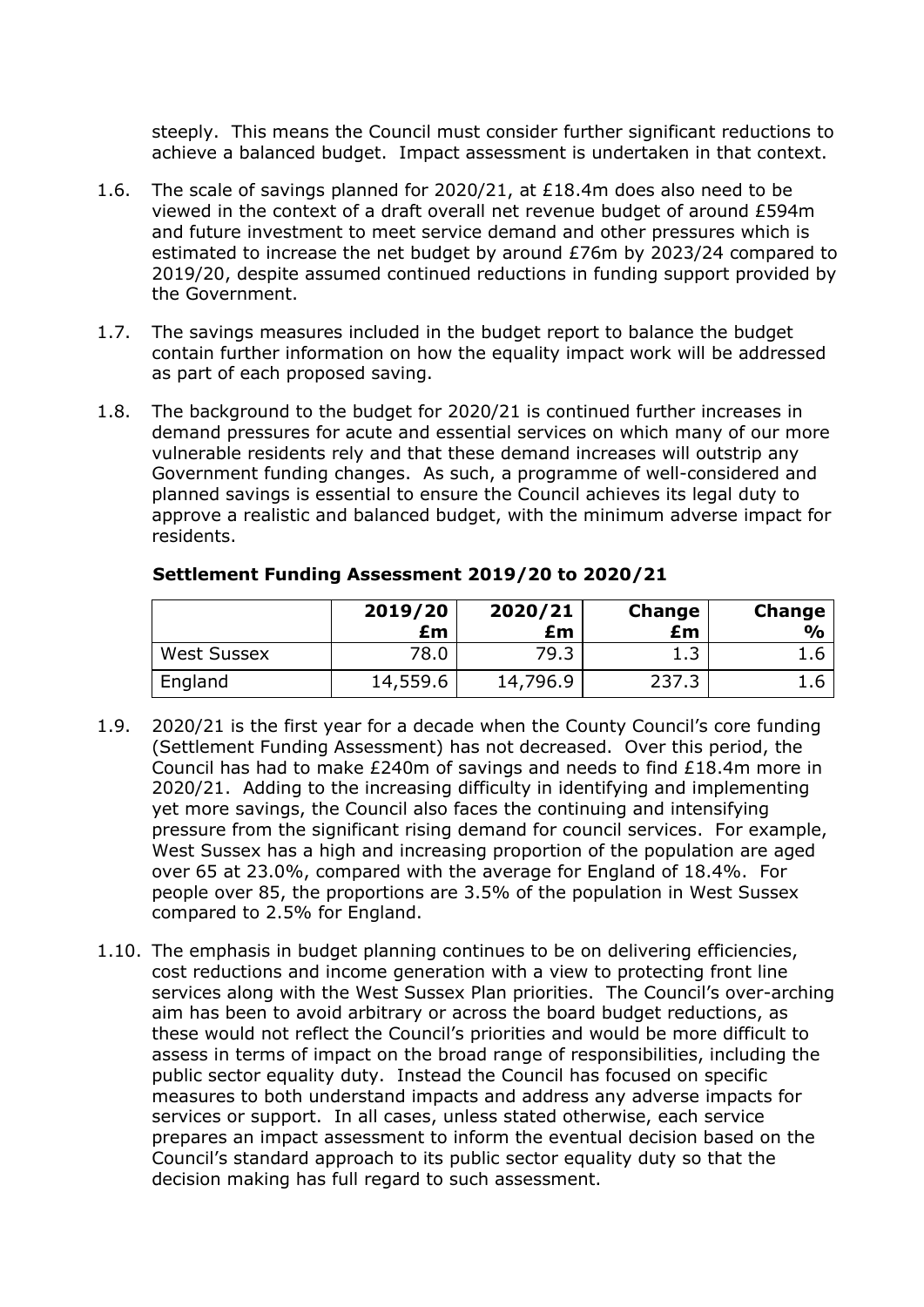## **2 Describe any negative impact for customers or residents.**

- 2.1. Accumulated service reductions and funding constraints, combined with service demand pressures will present risks of negative customer impact. Efforts have been made when compiling the savings programme to minimise the impact on residents generally and on those with a protected characteristic. A key example of introducing measures to manage the ever higher demand for services would be £1.9m efficiencies in Adults and Health for Lifelong Services, through supporting individuals with lifelong disabilities or autism and other complex needs. By taking a more holistic view of customers throughout their lives and from promoting independence, better care outcomes and better value for money are expected to be delivered, for example from innovative approaches to high cost residential placements and greater use of community assets.
- 2.2. Of the total savings planned for 2020/21 a significant number arise from measures that are deemed to be efficiencies from the following broad categories:
	- Contractual (£3.7m)
		- Savings arising from procurement work, collaboration with procurement or improved contractual terms
	- $\cdot$  Fees, charges and other income streams (£1.8m)
		- Opportunities to increase income via increased charges, cost recovery or new avenues such as sponsorship or commercial income from property
	- Operational Changes (£13.5m)
		- Optimising all opportunities within current arrangements to deliver better value for money, such as by changing processes.
- 2.3. The above areas would be expected to have no or only a minimal impact on any group with a protected characteristic.
- 2.4. Strategic decisions, where the relevant Cabinet Member has made a decision in a key area amount to around £5m. Every effort has been made to indicate the nature of these decisions at an early point in planning for 2020/21, to provide for consultation and maximise consideration of measures to mitigate any adverse effects of the proposals.
- 2.5. The Council has made efforts to continue to provide residents with a core service, even in areas where a reduction to a discretionary activity has needed to be considered. Work will be done on equalities impacts and how to mitigate any potentially harmful effects within the individual case for decisions to be taken and their implementation.

## **3 Describe any positive effects which may offset any negative impact.**

3.1. The report highlights significant continued or new investment in services to support the West Sussex Plan priorities and which should result in a positive impact for residents including those with a protected characteristic.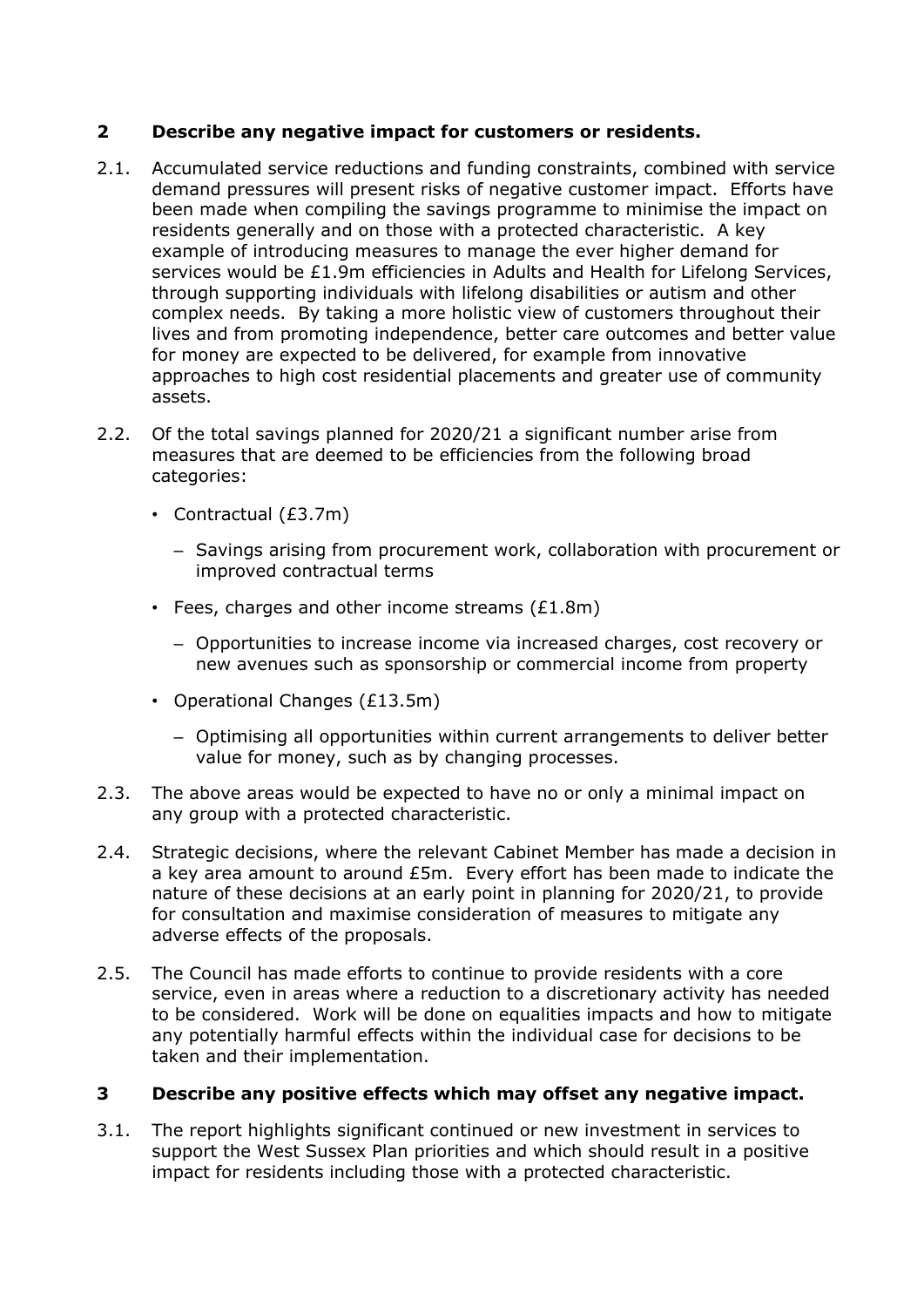- 3.2. For example, within the 2020/21 revenue budget to support the **Best Start in Life** and **Independence for Later Life** aims, additional funding is proposed for both younger and older residents across the county to meet the forecast rising demands on these services. For Children and Young People the additional funding is £28.4m (28%), for Adults and Health, the increase in funding is £3.1m (1%). While these represent the net sums, the gross funding increase to meet the existing and ongoing demands placed upon these services is £32.0m for Children and Young People and £10.3m for Adults and Health.
- 3.3. Due to the increasing demand for these acute services, the Council has again had to propose to raise the Adults Social Care precept by the maximum 2% permitted for 2020/21. The Council has spent the amounts raised from this precept to help meet the rising cost pressures and demand from increasing customer numbers and complexity in Adults Social Care.
- 3.4. The additional funding for Children's services includes £12.0m investment in the Children First Improvement Plan and £12.4m allocated to meet demand for placements.
- 3.5. Longer term, the County Council is working on service transformation plans to address the issue of rising demand coupled with reduced Government funding to continue to protect priority services as far as possible.
- 3.6. Service transformation, led by relevant Executive Directors and Directors, will be critical to ensuring a future sustainable budget. The Whole Council Design approach has been reviewed. West Sussex County Council does not have the capacity to deliver all the projects in the original programme at the same time. The Council will focus on Service Redesign and refresh its view of priority activities. Further development work to agree detailed benefits is being undertaken with the relevant Executive Directors and Directors who will lead the projects. At this early stage in delivery, £2.4m of this target is provided for in next year's budget, to follow mobilisation late in the current financial year.
- 3.7. The Council is also seeking to enhance its income streams, such as from business rates, where the county, district and borough councils benefit from additional revenues arising from economic growth under the business rate retention system. This assumption, coupled with a council tax rise of 1.99% for core services and 2.00% for the Adults Social Care precept means that other funding streams are being used to offset the continuing reduction in our core financial support from Government. The Council's total proposed increase in council tax is 3.99% and has been set at a rate just below the level where a referendum would be required. This increase generates an additional £25.7m, which helps protect services and mitigates the financial impact of reduction on our core funding from Government.
- 3.8. As well as the revenue budget, the County Council will be asked to approve an updated capital programme for 2020/21 to 2024/25. The capital programme sets out how the County Council proposes to invest in assets to deliver the Council's vision for and its commitment to West Sussex. For example, the capital programme includes the provision of modern, maintained and fit for purpose educational facilities, providing the correct numbers of school places in the correct locations, giving an environment where children can thrive.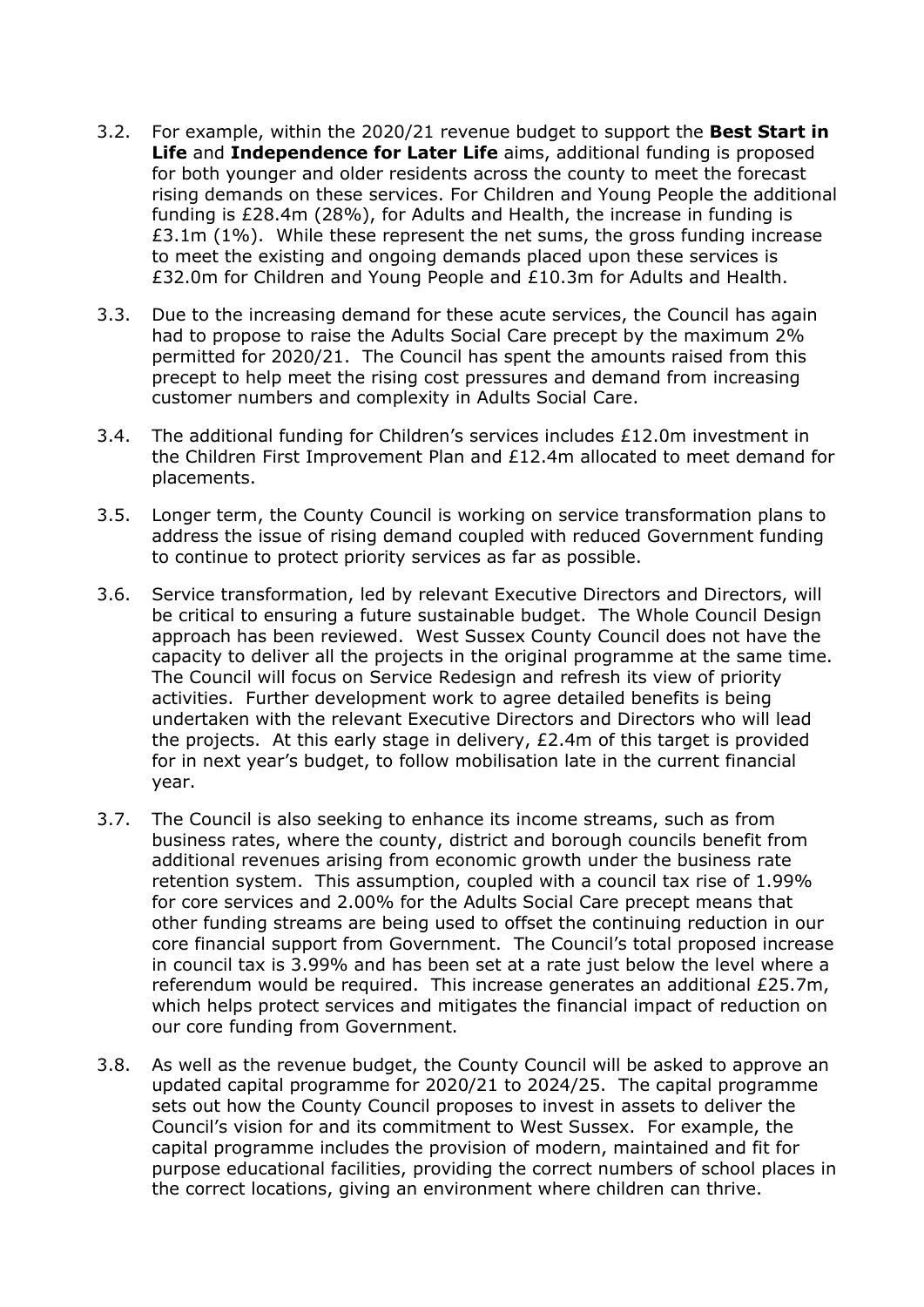3.9. The Council is committed to ensuring continued economic growth and prosperity, working with our partners to understand the needs of businesses and provide the infrastructure and skills for them to succeed and grow in West Sussex. The capital programme proposes a package of works designed to stimulate economic growth, directly providing or contributing to the creation of over 10,000 jobs, delivering nearly 600,000 square metres of commercial floorspace in key locations and unlocking the potential for over 15,000 new homes. These investments provide a basis for a stronger financial position from which to develop plans for services.

#### **4 Describe whether and how the proposal helps to eliminate discrimination, harassment and victimisation.**

- 4.1. One of the key aims of developing specific savings proposals, rather than simply assume across the board budget cuts, is to plan savings that balance the budget on the basis of protecting front-line services and delivering West Sussex plan priorities.
- 4.2. In preparing the savings outlined, it is believed that no individual group whether it be by age, sex, race, disability, gender reassignment (including transgender), sexual orientation, religion or belief or any other identifiable group will suffer from discrimination, harassment or victimisation as a direct consequence. The focus on elimination will be addressed in service plan and implementation.

#### **5 Describe whether and how the proposal helps to advance equality of opportunity between people who share a protected characteristic and those who do not.**

5.1. The savings identified by services will be expected to maintain equality of opportunity between people who share a protected characteristic and those who do not. This is part of the work that will take place ahead of the individual equality impact work on each saving area.

#### **6 Describe whether and how the proposal helps to foster good relations between persons who share a protected characteristic and those who do not.**

- 6.1. The savings identified by services will be expected, where possible, to foster good relations between persons who share a protected characteristic and those who do not.
- 6.2. This is part of the work that will take place ahead of the individual equality impact work on each service area.

### **7 What changes were made to the proposal as a result? If none, explain why.**

7.1. Strategic savings decisions were published in July 2019 (in the forward plan) and where appropriate, had a consultation phase as well as being previewed at the relevant Select Committee. Changes to proposals will have been addressed in the evaluation of consultation and representations and recorded in specific decision reports or identified for clarification in service plan implementation. One example is the decision to close seven libraries an hour earlier, at 6pm, when footfall is lowest, rather than close smaller libraries.